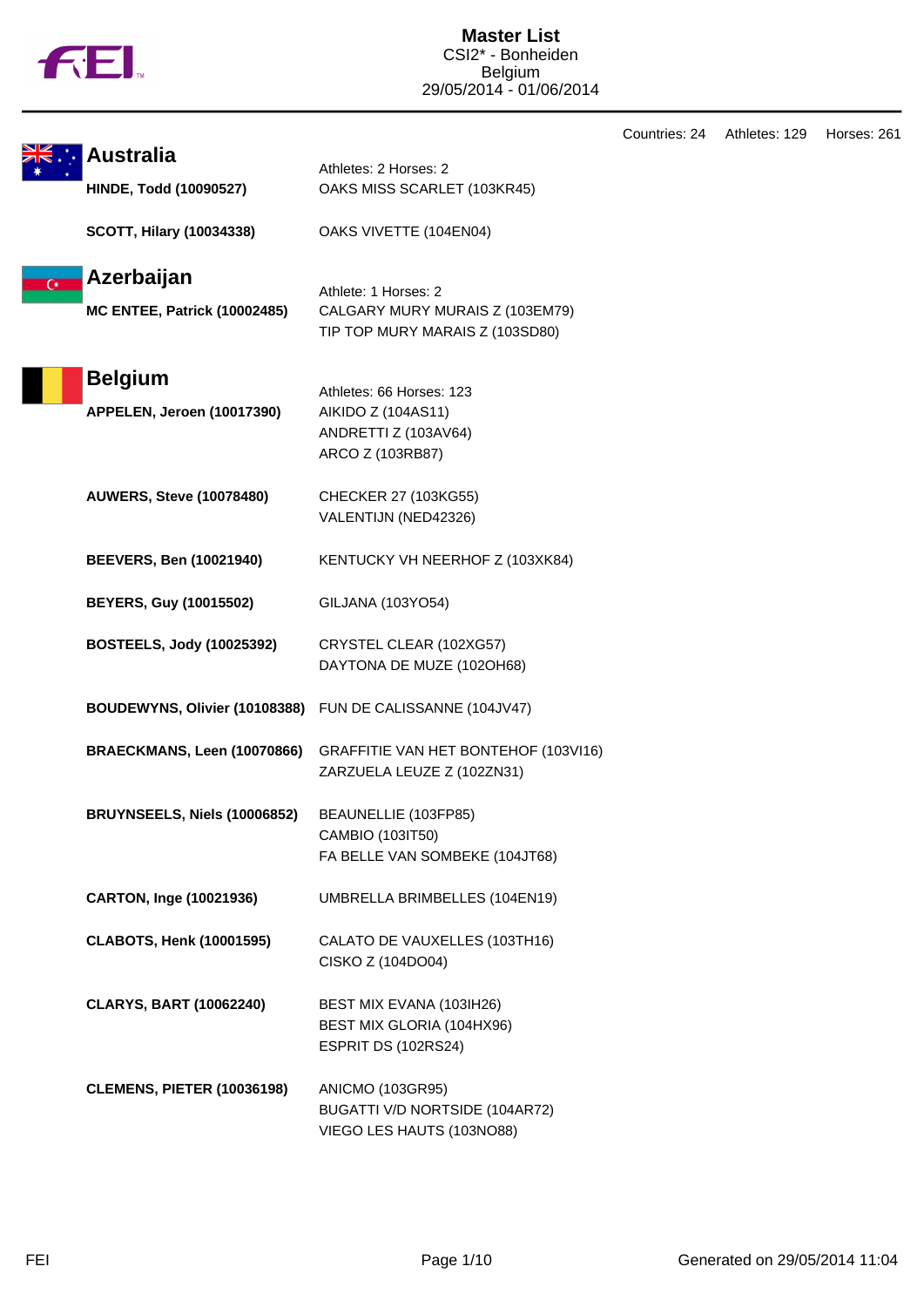

## **Master List** CSI2\* - Bonheiden Belgium 29/05/2014 - 01/06/2014

| <b>COOLS, CYRIL (10035918)</b>                        | AAGJE DE BIOAGRICO (103FJ77)<br>QUADRIGE DE BIOAGRICO (102VZ42)                           |
|-------------------------------------------------------|-------------------------------------------------------------------------------------------|
| DAERDEN, WOUT (10061356)                              | CASCINO MP (103XK32)<br>ZAMDORO MP (102Zl14)                                              |
| <b>DE BEULE, ELIANE (10040835)</b>                    | GIRLYBET R (103UU18)                                                                      |
| DE GRANDE, Jean-Christophe<br>(10036316)              | ALFA ORKA NC (104El17)                                                                    |
|                                                       | HILTON DES BRUYERES (104AG66)                                                             |
| DE LAET, Caroline (10021943)                          | GIANT (104BV77)<br>HALANTE VAN DE THIJSHOEVE (104JV50)                                    |
| <b>DE WIT, THOMAS (10029198)</b>                      | ASOKA DE REGOR Z (102QK68)<br>DAIQUIRI VAN DE MOORTELSHOEVE (102QK70)                     |
| <b>DENS, MURIEL (10031771)</b>                        | DIRJUD DE MUZE (102RR44)<br>TAKE IT EASY (104AX21)                                        |
| DEVOS, Pieter (10006585)                              | DARCA VAN DE VDG CONSULT (103CY94)<br>ECHO D (102NP28)<br>GIN D (103LJ77)                 |
| <b>DEVOS, Wouter (10008946)</b>                       | TONIK HERO (102NP24)                                                                      |
| <b>GERYL, Perry (10002512)</b>                        | ESCAPE (102OR13)<br>WALZERBRAUT (102UW23)                                                 |
| <b>GEUKENS, Jan (10059438)</b>                        | BENOESKA (104BY14)                                                                        |
| <b>GEURTS, Sophie (10008831)</b>                      | <b>WINSTON (102VG97)</b>                                                                  |
| GIELIS, DAVY (10034467)                               | BONITA VAN DE ZEILHOEK (103GZ86)<br>GARDITH (104JB98)                                     |
|                                                       | GOEMAERE, Stephanie (10108589) TOPAAS D'EDOUARD JOLY (104KB21)<br>VAYA CON DIOS (104KB24) |
| <b>GROVE, Alexandra (10083716)</b>                    | CLASSICA LS (BEL42163)<br>GIGA STAR DE TIJI (103MM79)<br>KOH I NOOR (103CY85)             |
| GYSBRECHTS, PHILIP (10021938) NEA FORLANI Z (104FN32) |                                                                                           |
| HAELTERMAN, DAMIEN<br>(10024829)                      | ELABA DE LAUBRY (102SD97)                                                                 |
|                                                       | GOLDIKA DE LAUBRY (103TK92)                                                               |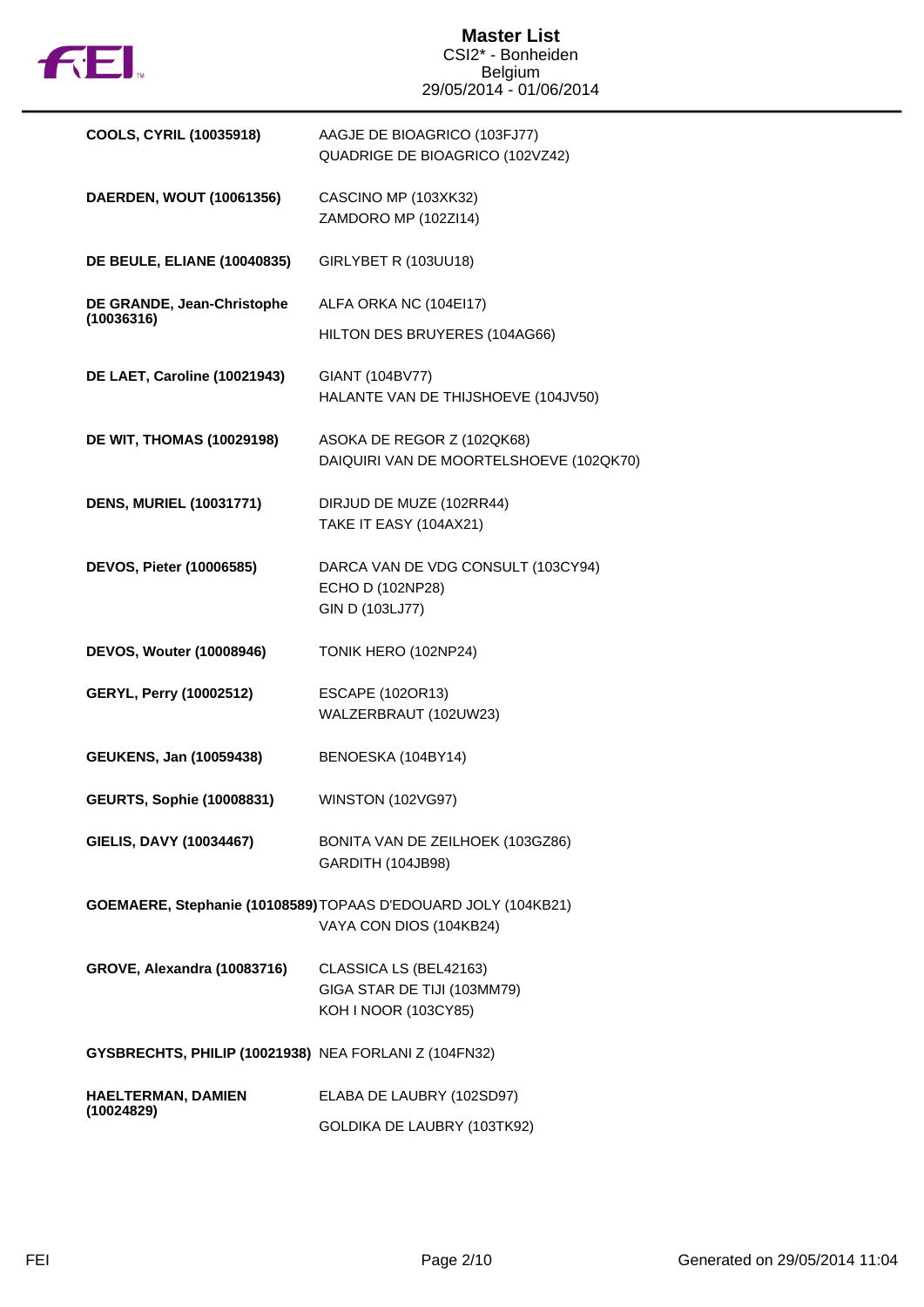

## **Master List** CSI2\* - Bonheiden Belgium 29/05/2014 - 01/06/2014

| <b>HAEP, Pascale (10002473)</b>                    | IRIS VAN DE BISSCHOP (104HP20)<br>UNION DE FLANDRE (104FV19)                                 |
|----------------------------------------------------|----------------------------------------------------------------------------------------------|
| <b>IGALSON, Muriel (10082107)</b>                  | AL BUNDY II (103EW57)<br>BONFIRE VAN TERBIEST (FRA46080)                                     |
| <b>JANSSEN, Nadège (10002348)</b>                  | BRAVOUR (103MH80)<br>QUERIDA DE L EPINE (102WC17)                                            |
| <b>JOLY, Michael (10108549)</b>                    | CHARISMO (104KA10)<br>TENEBRE DES MELEZES (103BT03)                                          |
| LAENEN, Melissa (10059759)                         | FIRENZE VAN DE WITHOEVE (103GY61)<br>HISTORY DE TIJI (104CQ47)                               |
| LAUWERS, Candice (10000888)                        | CIBOLIN PRIEURE Z (BEL41090)                                                                 |
| LEEMANS, Thomas (10006893)                         | GRACCHUS DM (103RZ21)<br>SNIPER DE VIRTON (103ZO35)                                          |
| LEYS, Ben (10070857)                               | FLUGEL VAN T PALMENHOF (103AY33)                                                             |
| LIENARD, Philippe (10002544)                       | AMAZING GRACE (BEL42484)<br>HICARLA V/H KAPELHOF (104JP61)                                   |
| MANDRON, LUDIVINE (10042430) VEDETTE B M (103JQ78) |                                                                                              |
| <b>PEETERS, James (10001684)</b>                   | <b>ECLIPSE (102VZ12)</b><br>ENZO VAN DE HERKKANT (103VO86)<br>ESTORIL 111 (102WX11)          |
| PEETERS, YVE (10061372)                            | AREZZO (103HS54)                                                                             |
| <b>SCHOONBROODT, Celine</b><br>(10000938)          | ACE Z (103ED77)                                                                              |
|                                                    | BMC ANGEL ROSE (HUN01913)<br>ILH WORLD STAR (103QZ95)                                        |
| SEYNHAEVE, Olivier (10008834)                      | CANNABIS COMME D'API Z (104JI70)<br><b>ESPOIR (102WM86)</b><br>FANCYFACE (103JY22)           |
| <b>SPITS, Patrik (10008046)</b>                    | DOLCE VITA DH (104GG34)<br>VICHY DH Z (103XQ62)                                              |
| <b>STRAUVEN, Jill (10077691)</b>                   | <b>WALASCO (104HN30)</b>                                                                     |
| <b>TAVEIRNE, Nikita (10002394)</b>                 | BALLERINA VAN SAPPENLEEN (103SK76)<br>CARIGI VAN SAPPENLEEN (102XD32)<br>QUICKLY Z (102SU31) |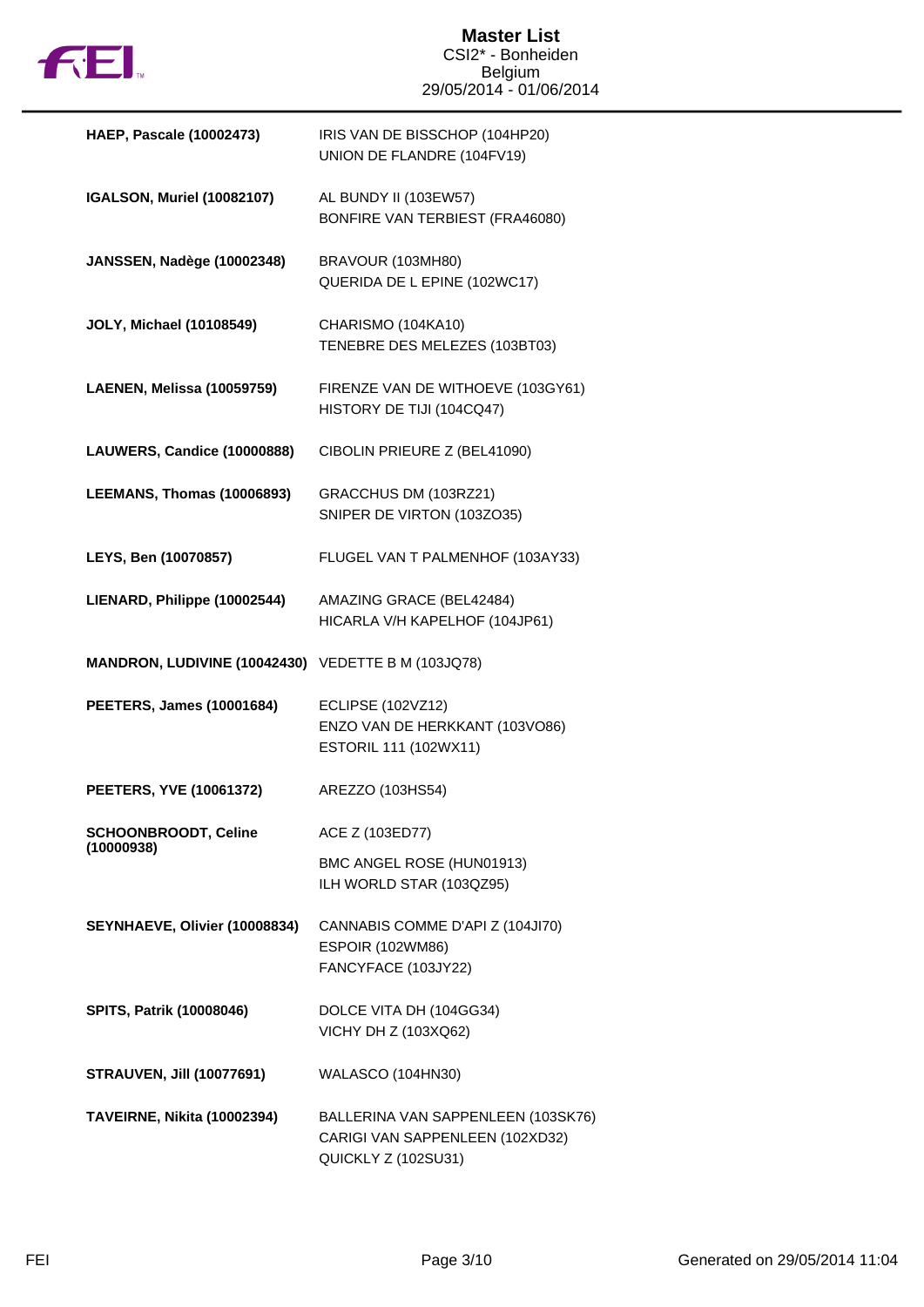

| THIRY, José (10001816)                                  | CYRANO D'ORBRI (103MZ32)<br>LA DIVA DU RUISSEAU Z (103XT09)<br>SOIR DES PRES (103SL75) |
|---------------------------------------------------------|----------------------------------------------------------------------------------------|
| VAN DE KERKHOF, Benjamin                                | EMOSTONIS (103KW99)                                                                    |
| (10024589)                                              | WORLD TOP VAN DE STEENBERG (BEL43072)                                                  |
| VAN DE POEL, VALERIE<br>(10035922)                      | COMIC VAN DE VIHTA (BEL41770)                                                          |
| <b>VAN DIJCK, Sven (10032723)</b>                       | FEROX VAN'T EIKHOF (103YK87)<br>RAMEXCO (BEL09891)<br>VAINQUEUR R (BEL40768)           |
| <b>VAN MINNEBRUGGEN, Thomas</b>                         | ANGEL VAN T HOF (103LU20)                                                              |
| (10017386)                                              | FILLIBERKE (103QK18)                                                                   |
| <b>VAN ROOSBROECK, Jules</b><br>(10001839)              | FOR PLAY Z (103XZ58)                                                                   |
| VAN ROOSBROECK, Olivier<br>(10019922)                   | ELLENOY (102WX72)                                                                      |
| VAN ROOSBROECK, Veronique<br>(10025489)                 | ECHARME C (103QE25)                                                                    |
| <b>VAN VRECKOM, Evelyne</b><br>(10078557)               | FIESTA VAN HET STEENTJE (103HQ38)                                                      |
| <b>VANDERHASSELT, Christophe</b><br>(10000991)          | DIADO D'ENFER (103MG53)                                                                |
|                                                         | GELLAH III (103UG83)<br>PIN'UP D'HAMMER (FRA45665)                                     |
| <b>VANDERHASSELT, Olivier</b>                           | C NOUVELLE (104JV67)                                                                   |
| (10006853)                                              | MONTREAL VH VITSEROEL (BEL41293)                                                       |
| <b>VANDERHASSELT, Philippe</b><br>(10021931)            | QYM DES MALAIS (103IM39)                                                               |
| <b>VANDERHASSELT, Yves</b><br>(10008261)                | EL CASSINA VAN KOJAKHOEVE (103FX52)                                                    |
| <b>VERBIST, VICKY (10048700)</b>                        | QUICKSILBER (BEL07377)                                                                 |
| <b>VERHEYDEN, STEFANIE</b><br>(10059428)                | GRIBALDI VAN 'T 'S GRAVENHOF (104AH93)                                                 |
| VERHEYEN, Christoph (10085304) JEWEL'S CARAT (NED41464) | JEWEL'S EXCLUSIVE TOUCH (103IT71)                                                      |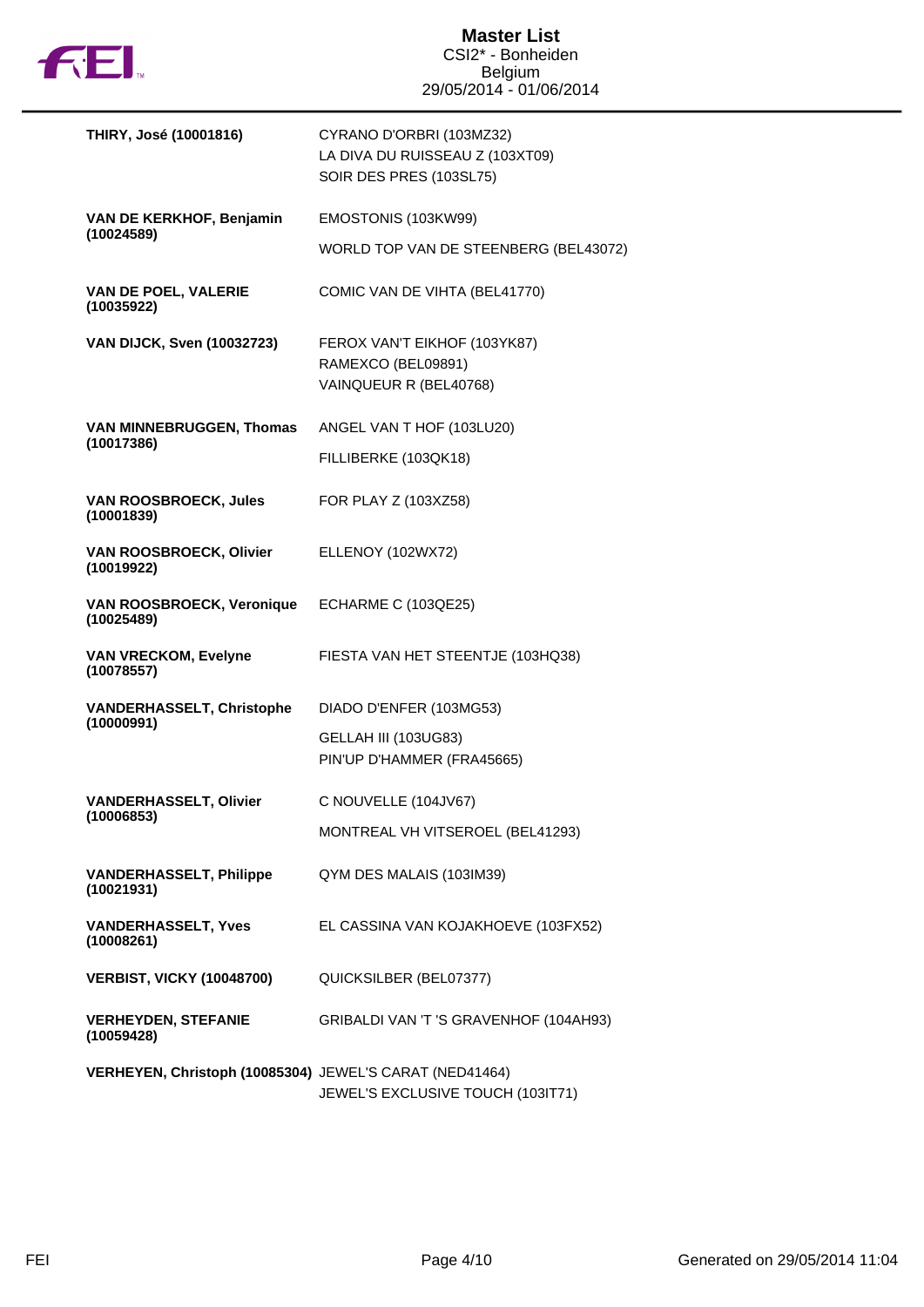

| VERNAET, Frederic (10006767)                    | GARKUS VAN HET INDIHOF (104EJ79)<br>HERAULT VAN T&L (103XF24)<br>HOOVERPHONIC ODEVELD (103WU82) |
|-------------------------------------------------|-------------------------------------------------------------------------------------------------|
| <b>VETS-NICASI, Tina (10103541)</b>             | AAREEB (BEL42911)<br>HIT ME VAN T ZORGVLIET (104EU45)                                           |
| WALRAVENS, Deborah (10017247) ONLINE (BEL40166) | QUEZAC DE KERGANE (103JG99)                                                                     |
| WATHELET, Gregory (10001505)                    | CONRAD (102ZA68)<br>SHOU D OUILLY (103WF07)                                                     |
| <b>Brazil</b>                                   |                                                                                                 |
| <b>AMARAL, FELIPE (10031686)</b>                | Athletes: 11 Horses: 23<br>PREMIERE CARTHOES BZ (103JL17)                                       |
| <b>BRUNO BURGER, VITTORIO</b><br>(10091135)     | ARTEMIDE D ECAUSSINNES (104BW35)                                                                |
|                                                 | HEECHHIEMS ZERSINA (103LE89)                                                                    |
| CASTRO, João Victor (10079858)                  | QUARELIE DE LA LOUVET (103HR72)<br><b>WAMIRA (103BN06)</b>                                      |
| DE AZEVEDO, Luiz Francisco                      | BARBOU DE RUET (103CA34)                                                                        |
| (10025819)                                      | FIRESTONE AB (103LZ03)                                                                          |
| DE AZEVEDO FILHO, Luiz Felipe                   | CALIGULA DE HUS (103LP43)                                                                       |
| (10025820)                                      | QUOSTE ZAVAAN TEXAS P (103GS82)                                                                 |
| <b>MESQUITA MARINHO, RODRIGO</b>                | BALOUZINO (102UP25)                                                                             |
| (10031704)                                      | CLEOFAS VAN WESTUUR (BEL42394)<br><b>VARIA (102SI25)</b>                                        |
| <b>MODOLO ZANOTELLI, Marcel</b>                 | DIORA DE GOEDEREEDE (102NY18)                                                                   |
| (10100286)                                      | GRANNY DE GOEDEREEDE (103LI12)                                                                  |
| <b>MÓDOLO ZANOTELLI, MARLON</b>                 | NENUPHAR'JAC (FRA43085)                                                                         |
| (10031717)                                      | ROCK'N ROLL SEMILLY (103HX25)                                                                   |
| PESSOA, Rodrigo (10000435)                      | G AND C BONASERA (103WV32)<br>G C ATLANTA Z (103QM98)<br>TINKABELL 12 (103LM22)                 |
| <b>STEWART, Paulo (10002501)</b>                | BUMBELBEE (102YY45)<br>LEVISTAN (102SA06)                                                       |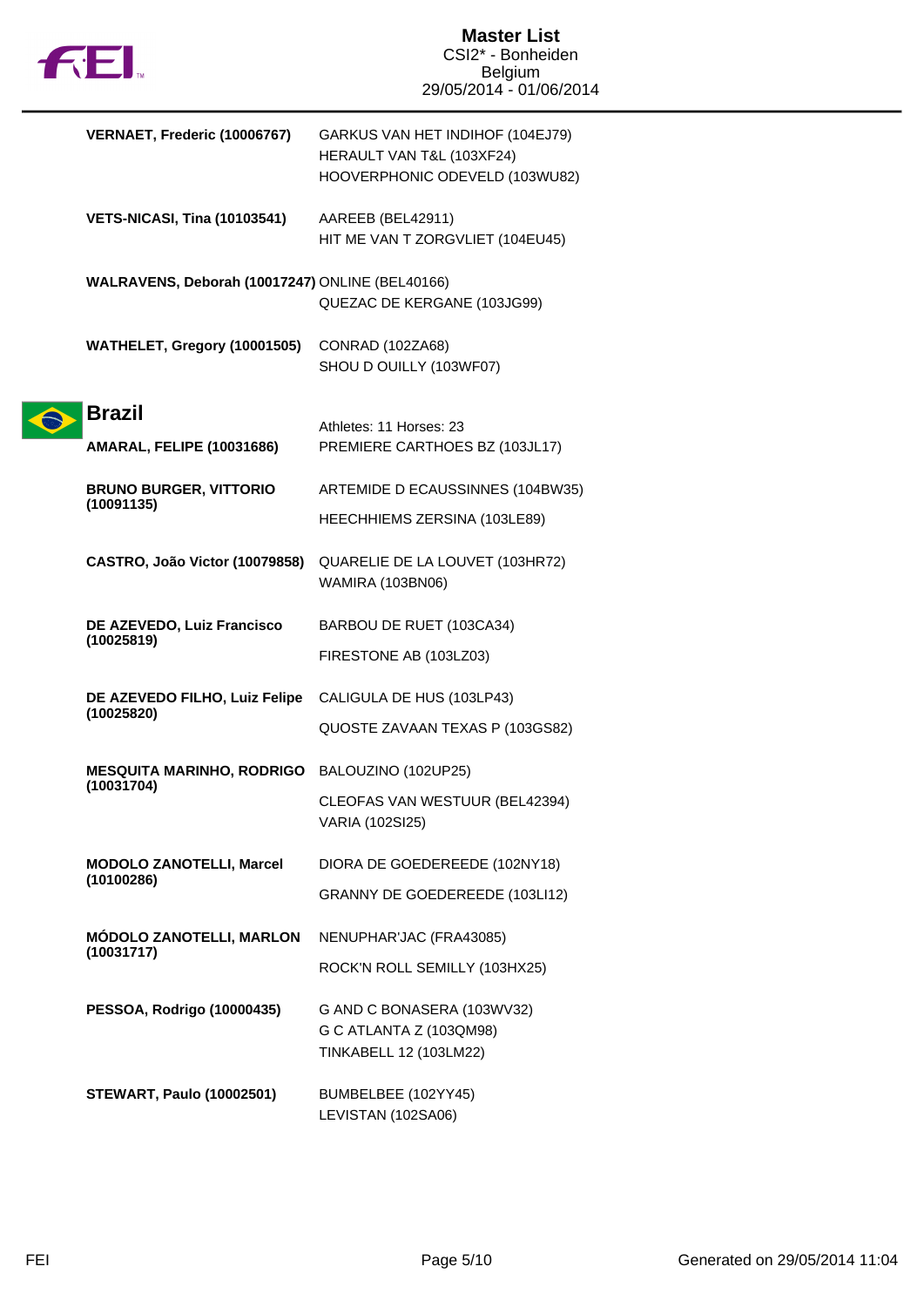| <b>FEI</b> |                                                         | <b>Master List</b><br>CSI2* - Bonheiden<br><b>Belgium</b><br>29/05/2014 - 01/06/2014                  |
|------------|---------------------------------------------------------|-------------------------------------------------------------------------------------------------------|
|            | <b>VASQUES SANG, Nathalia</b><br>(10047725)             | CIPRIANO 3 (102YK09)<br>EX LORITTA (103WP03)                                                          |
|            | <b>Brunei Darussalam</b><br>PG. MOHD., Nasir (10042032) | Athlete: 1 Horses: 2<br>NIACK DE L'ABBAYE (BEL41697)<br>RUDOLF Z (BEL11833)                           |
|            | <b>Canada</b><br>DZAVIK, Tatiana (10045463)             | Athlete: 1 Horses: 2<br>DELPHINE DH (103NW79)<br>FRIESEL VAN DE BAKKER (103DR07)                      |
|            | <b>Czech Republic</b><br>TURKOVA, Dominika (10029975)   | Athlete: 1 Horses: 2<br>RACORD 2 (GER44842)<br>RADEK (CZE40437)                                       |
|            | <b>Finland</b><br>KOVÁCS, Henri (10013384)              | Athlete: 1 Horses: 3<br>ELTON JONES (103EY57)<br>QUEL HOMME DE HUS (103VE40)<br>QUINO DU RY (103TK79) |
|            | <b>France</b><br>POLO, Antonia (10074097)               | Athlete: 1 Horse: 1<br>ULAIXLITA (FRA47545)                                                           |
|            | Germany<br><b>AHLMANN, Dirk (10001124)</b>              | Athletes: 3 Horses: 8<br>CAROSSO 2 (104DA38)<br>CASSELLA (103DN45)<br><b>CONTANA 3 (104CE16)</b>      |
|            | LAHDE, Harm (10092840)                                  | OAK GROVE'S VANQUISH (103IN00)<br>QUITE NICE ST (102UL66)<br>SCIMITAR (102UL67)                       |
|            | PIASECKI, Nina (10105193)                               | ED HARDY 2 (GER46251)<br>ROULON VAN HET SPAANS KWARTIER (BEL40081)                                    |
|            | Great Britain<br>ARMSTRONG, Mark (10000415)             | Athletes: 3 Horses: 6<br>BALOUGIO III (103RH93)<br>FRISBEE (103MD56)<br>ZAGAHORN (102XN33)            |
|            | CLEE, Joe (10016433)                                    | VEDET DE MUZE E T (103CP54)                                                                           |
|            | DAVISON, Joseph (10054312)                              | THE MACHA DOT COM (103NH74)<br>VENNOOT (SUI40945)                                                     |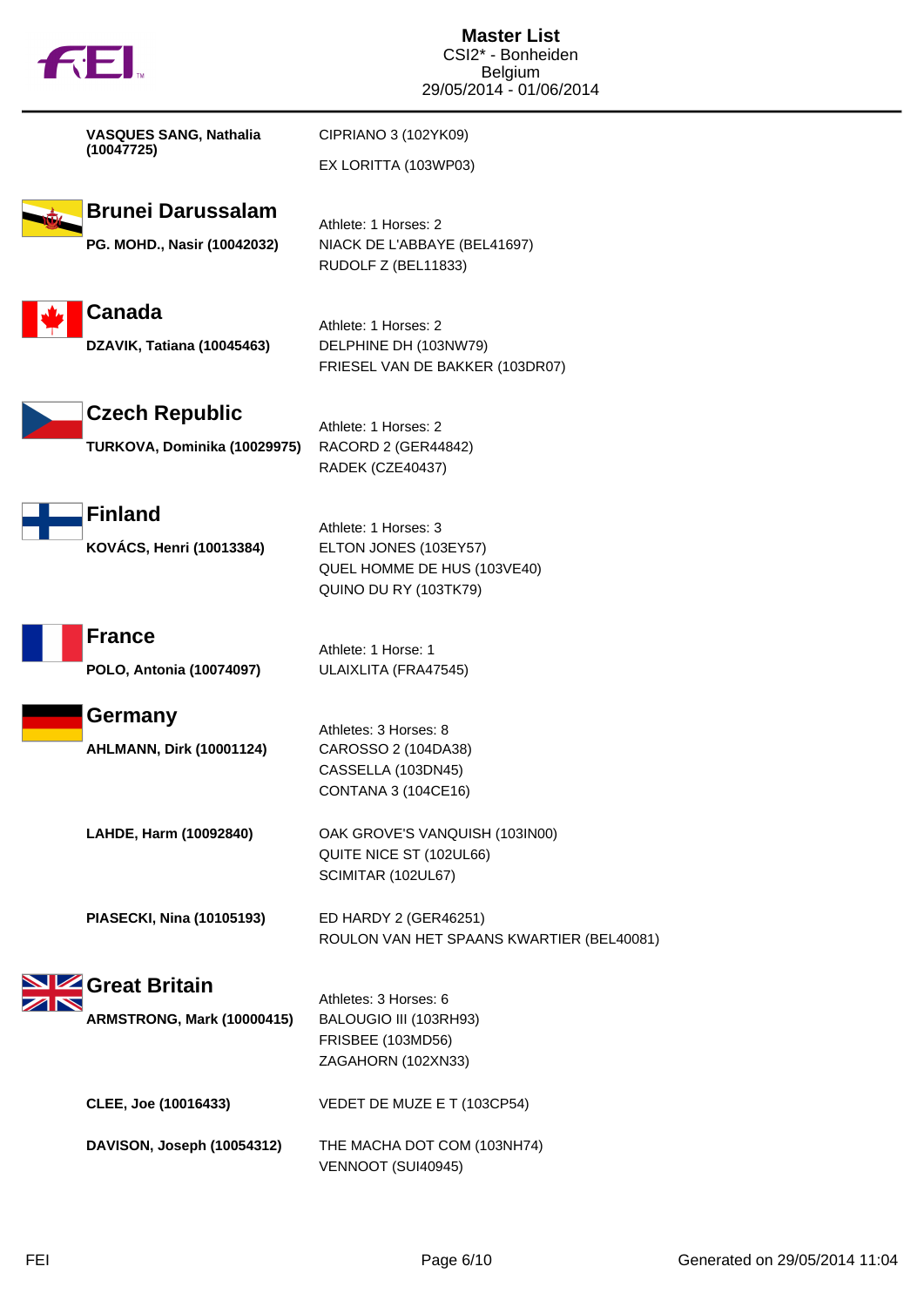

| <b>Ireland</b><br>DODD, Jack (10036514)                                  | Athlete: 1 Horse: 1<br>PLAYER DU QUESNOY (102PN70)                                                                                            |
|--------------------------------------------------------------------------|-----------------------------------------------------------------------------------------------------------------------------------------------|
| <b>Italy</b>                                                             | Athletes: 2 Horses: 4<br>BIANCHI, MADDALENA (10030838) GOLDFINGER VD HENGSTENPOEL (103RV58)<br>QUINELZA Z (BEL41145)<br>WATCH OUT B (102ZT28) |
|                                                                          | DI SILVESTRO, Andrea (10076249) RUANA VAN DE NEERHEIDE (ITA43110)                                                                             |
| Lebanon<br>NAJEM, Joy A. (10012373)                                      | Athlete: 1 Horses: 2<br>UMBRO UNO (102PO87)<br>UNTOUCHABLE M (NL) (FRA42250)                                                                  |
| Luxembourg<br>GIUNTINI-MALASPINA, Alexandre ARAN (103AZ74)<br>(10046491) | Athletes: 3 Horses: 5<br>SAYA DES CHENES (103WA10)                                                                                            |
|                                                                          | TARINA (NED42221)                                                                                                                             |
| RODESCH, Carol (10108082)                                                | ASKARIA (104JL48)                                                                                                                             |
| <b>WEISEN, Anne (10070121)</b>                                           | <b>WELDAM (102ZU73)</b>                                                                                                                       |
| <b>Netherlands</b><br><b>BIESSEN, Ivo (10018934)</b>                     | Athletes: 11 Horses: 25<br>AUDI'S AMALIA (103AO09)<br>FAULTS FREE (103DM23)                                                                   |
| <b>BRUIJN, Bart De (10037075)</b>                                        | ATICHE (103NL42)<br>BEAUMONDE (103UR76)                                                                                                       |
| CORBEEK, Jeanette (10032255)                                             | <b>BALUGA (103TI42)</b><br>COCO CHANEL (103TH92)<br>ZAZA (104CQ96)                                                                            |
| ERAS, Rob (10002631)                                                     | FRENCH KISS (103ZN91)                                                                                                                         |
| <b>ERAS, Sidney (10034260)</b>                                           | COLDPLAY (103IJ25)<br>QUIRINUS ST LOIS (103ZN92)                                                                                              |
| MANDERS, Esther (10017500)                                               | CASANDRA (104EB90)<br>TWINKLING STAR A S (102MO59)                                                                                            |
| <b>MULDER, Wesley (10040696)</b>                                         | A KIND OF MAGIC WM (103KI44)<br>BAS (104BL04)<br>FOR YOUR PLEASURE WM (104AG78)                                                               |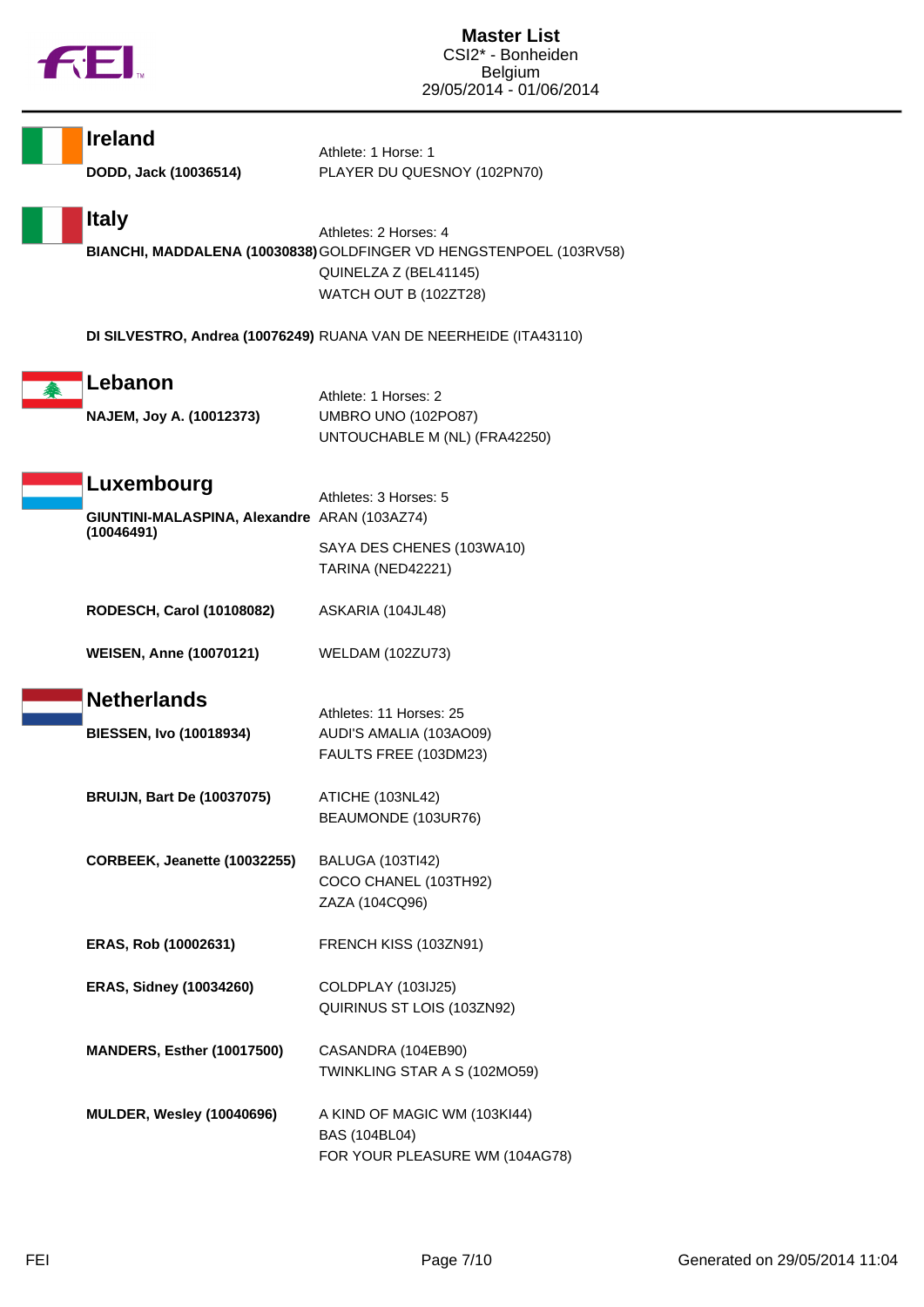

F

| <b>POELS, Caroline (10006741)</b>                                  | ATLANTIS (102MO63)<br>SIMBA VAN GENERHESE (BEL43089)<br>VALLEY (NED42035)                                                          |
|--------------------------------------------------------------------|------------------------------------------------------------------------------------------------------------------------------------|
| <b>TIMMERS, Wendy (10033065)</b>                                   | BOEVE'S ZANNINI (102UV71)<br><b>QUINTO (103TI44)</b>                                                                               |
| VAN LEEUWEN, Astrid (10003682) BALOU (103DR25)                     | BOHEMIAN RHAPSODY (104KG29)<br>HATSHIE (103YK73)                                                                                   |
| WOUDSTRA, Hilde (10037149)                                         | <b>BINJA (104GY14)</b><br>TITANIA (NED42494)                                                                                       |
| <b>Norway</b><br><b>LONGEM, Marie (10040668)</b>                   | Athletes: 2 Horses: 6<br>ALGORHYTHEM (103VO51)<br><b>BENITO (103PE42)</b><br>FLOWER POWER (SWE05198)                               |
| RAAHOLT, Line Karlsen<br>(10008610)                                | DIEGO FOREVER (102NX42)<br>DUCHESSE DE LA POMME (102VE58)<br><b>ONE MAN (103MU01)</b>                                              |
| <b>Portugal</b><br><b>ALMEIDA, Rodrigo Giesteira</b><br>(10058729) | Athlete: 1 Horses: 3<br>DAKAR C (102UY83)<br>DAKATA VD KNUFFEL (102WV11)<br>GORIANA VAN KLAPSCHEUT (103ZV20)                       |
| Slovenia<br>ZALOZNIK, Luka (10010948)                              | Athlete: 1 Horses: 4<br>GALANT (103RH91)<br>GAYATRI VAN'T WELTHOF (103TK59)<br>GIANT STEPS (103FV04)<br>TOLSTENDERN VDL (ITA42587) |
| <b>Spain</b><br><b>CORDON, Pilar Lucrecia</b><br>(10000510)        | Athletes: 4 Horses: 9<br>CORIANA VAN KLAPSCHEUT (102QC26)<br>QARLAM DES ETISSES (102YQ94)                                          |
| <b>ESCOBAR, Luis Jesus (10002075)</b> ALLSTAR 5 (103VS61)          | WATCH ME IV (102LY92)<br>Z ACODATE DDL (103FV70)                                                                                   |
| <b>GARCIA CRUZ JR, Jaime</b><br>(10021762)                         | DOLLAR JUICE (103JL34)                                                                                                             |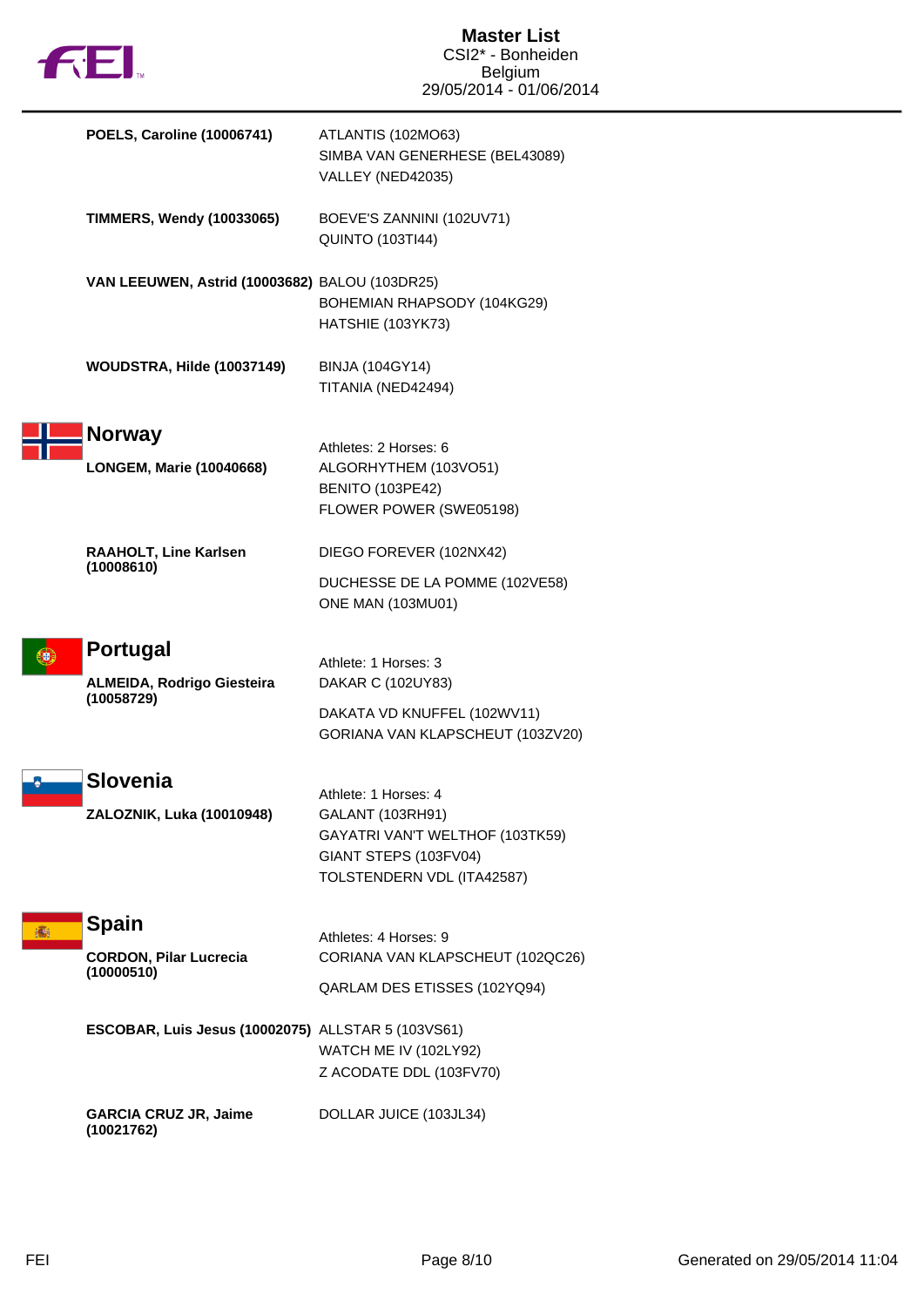| <b>TREI</b> |                                                  | <b>Master List</b><br>CSI2* - Bonheiden<br><b>Belgium</b><br>29/05/2014 - 01/06/2014 |
|-------------|--------------------------------------------------|--------------------------------------------------------------------------------------|
|             | <b>VALLADOLID GAVILAN, INES</b><br>(10032394)    | HAKON (103WO56)                                                                      |
|             |                                                  | THORGAL DE BORNIVAL (ESP41148)<br>VALICIA DE BORNIVAL (103MR79)                      |
|             | <b>Sweden</b>                                    | Athletes: 5 Horses: 14                                                               |
|             | ANDERSSON, Petronella<br>(10029959)              | BURBURRY R (103LF61)                                                                 |
|             |                                                  | ENSE VAN DEN BRANDAKKER (103FE56)<br>FARAH (103MW09)                                 |
|             | <b>AUGUSTSSON, Angelica</b><br>(10012164)        | MADAME BUTTERFLY (102XY40)                                                           |
|             |                                                  | NEAT KRAKATOA (103YU10)<br>QUIET EASY 4 (102UY11)                                    |
|             | <b>EKBERG, Jonna (10019397)</b>                  | EQUITA VAN T ZORGVLIET (103EY01)                                                     |
|             |                                                  | <b>GLADYS (103JJ32)</b><br>LIMESTONE GREY (103SW56)                                  |
|             | <b>SWARTZ, Erica (10024007)</b>                  | CALORE VAN DE HELLE (103WJ39)                                                        |
|             |                                                  | CONISHA VAN DE HELLE (102TR72)<br>ZIMONA VAN DE HELLE (104FW33)                      |
|             | ZETTERMAN, Daniel (10009590)                     | CHELLANA B (102SV35)<br>JOLLY JOKER (103CR19)                                        |
|             | <b>Switzerland</b>                               | Athletes: 2 Horses: 3                                                                |
|             | LUTZ, Patrik (10014947)                          | ARKOS DES ROSIERS Z (103KR69)                                                        |
|             | <b>TRABER, Nadine (10008625)</b>                 | BAREINA (103LB29)<br>L'AMOUR (DEN40467)                                              |
|             | <b>Turkey</b>                                    |                                                                                      |
|             | ALAM, Evren (10018641)                           | Athletes: 2 Horses: 5<br>CANDY BOY (102XU57)                                         |
|             |                                                  | MORITZ W (102WZ26)                                                                   |
|             | AMRAM, Filip (10026455)                          | <b>BARRY Z (BRA40795)</b><br>L.B. STANISLAUS (SUI09534)                              |
|             |                                                  | QUINTO (103MB94)                                                                     |
|             | <b>United States of</b>                          | Athletes: 3 Horses: 6                                                                |
|             | <b>America</b><br><b>HICKS, Julie (10005868)</b> | ZAMBIA (102VU24)                                                                     |
|             | JACOBS, Charlotte (10047325)                     | BARTANI S (103DR67)                                                                  |
|             |                                                  | DARTHUS (104HU95)<br>KACHINA (FRA12464)                                              |
|             |                                                  |                                                                                      |